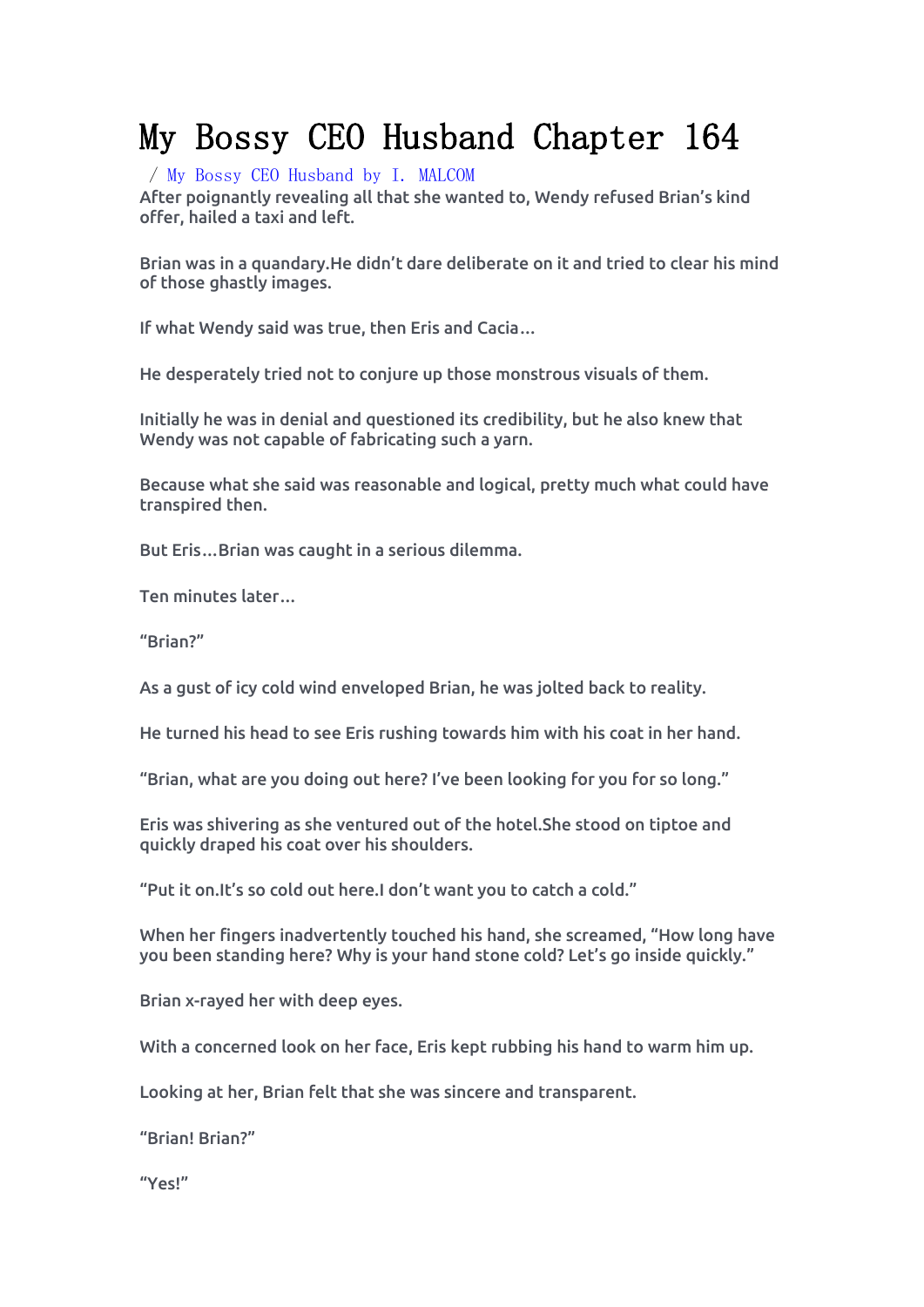Brian withdrew his gaze and answered reluctantly.

"What's wrong?"

"It's okay.I just felt that the hall had become alittle stuffy with such a crowd in there and I was feeling a little suffocated.So I came outside just to get a breath of fresh air and have a smoke.

Eris didn't doubt him at all.She pressed her face against his chest and said the invitations.I shouldn't have invited so many people.On my next birthday, it will be just the two of us enjoying a happy, of this evening. We can't leave so many guests unattended."

"Okay!"

Brian was pre-occupied.

They chatted and drank with other guests in the hotel animatedly.

It was already the early hours of the morning when the last guest left.

Surprisingly, Eris wasn't tired at all.

The fairy tale proposal and the diamond ring on her finger filled her with epic excitement and banished sleep.

She was more dynamic and vibrant than she had ever been before.

She was riding the crest of a wave.

Since Brian had given her such a wonderful to prepare something for her, and then she took Brian to check in at the hotel.

"Do you want to stay in the hotel today?" asked Brian, frowning.

"You don't like it? Then we can leave.I'll go wherever you are happy to go."

Eris leaned on his shoulder like a puppy, elated in the moment.

 $"$ Eris…"

Brian was pensive because of what Wendy had said.He just wanted to find a quiet place to calm down and collect himself.

"Eris, let me drive you home."

Eris was perturbed.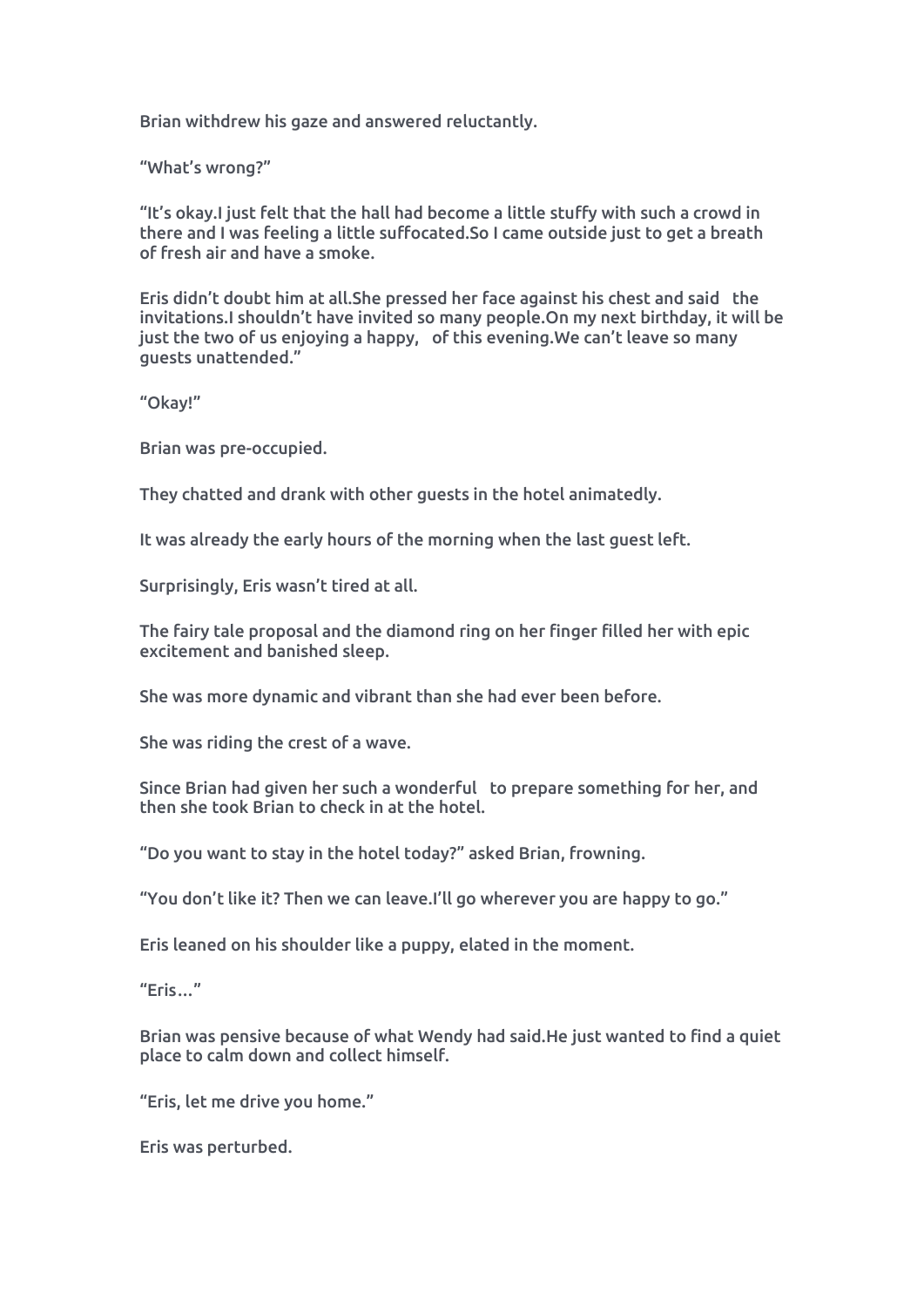"Go home?"

This was such an important day.

It was a milestone in their lives but Brian suggested that he would take her home.

Wouldn't any other couple who had just gotten engaged, celebrate in a frenzy and paint the town red At the moment, no matter how dull-witted Eris was, she instinctively sensed that something had happened to upset Brian.

She touched his forehead and asked, "Brian, are you feeling unwell?"

"No, I'm just a little tired."

'How could he feel tired on such a significant day? No, there must be something wrong! When did his started to act strange? It started after he went out of the hotel.If I remember correctly, it was almost the same time when Wendy left.I had only paid attention to Wendy.After she threatened to seduce Brian, I was more careful, so I didn't stop her when I saw her leave alone.In fact I was praying that she would leave even sooner, Did Brian run into Wendy when he went outside? Did she say something to him?' Eris introspected.

As she analyzed, she was sure that her assumptions were correct.

'Wendy! That damn hussy!She is hell bent on ruining my relationship with Brian.No way! I won't let her, ' Eris cursed inwardly.

Keeping this at the back of her mind, Eris immediately grabbed Brian's hand and rubbed his arm genily.

"Seeing that you are so tired, we should find a place for you to rest.Brian, this hotel is the perfect place for a good rest.Let's get a room then I'll give you a soothing massage.Remember some time ago when you used to get constant headaches? I decided then to go to an experienced physiotherapist who taught me the finer skills of effective massaging.I guarantee that you will feel a whole lot better after one of my famous massages."

Brian didn't have the heart to refuse her kindness.

"Well? Shallwe?"

"Okay!"

So Eris asked Ana to book a room in the hotel.

In the hotel room, after taking a shower, both Eris and Brian changed into white bathrobes.

Noticing that he was still brooding, she had the sense not to tease him.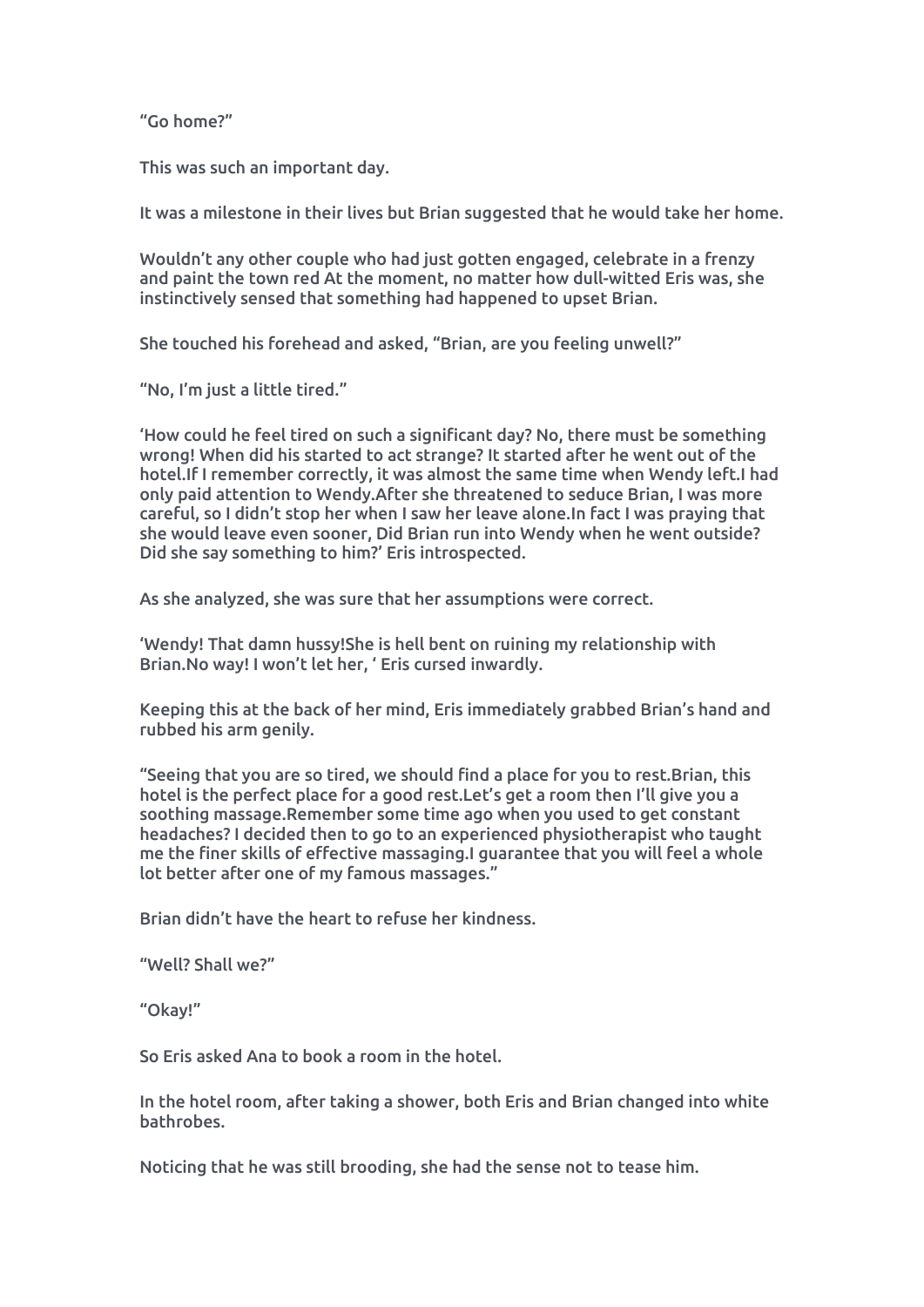She made him sit on a chair, then she sat at the edge of the bed behind him and started massaging his head gently.

Brian felt quite relaxed, although she had insufficient strength in her fingers to execute a good massage.

He closed his eyes and consoled himself.

Seeing this, Eris remarked, "Brian, I'm as happy as a lark today.Do you know how many times I have rehearsed the scene of you proposing to me in my dreams? Finally today, you manifested my dream.I am now the happiest woman alive!"

"Silly girl!"

"I'm not silly!"

Eris pouted and spoke gently, "From today onwards, we are engaged.We are a future perfect couple and we will grow even closer with each passing day.Once we are married, we will unite into one loving being.Then, I will have no fear that anyone will snatch you away from me!"

"You little twerp!"

If two people really love each other, then that was a real marriage of hearts and souls.

A marriage certificate was just a piece of paper.

"Humph! In front of you,I'm prepared to be the stupidest twerp in the world, because I know that no matter what hardships we may face in the future, you will always have my back.I love how you always support me and take care of me.I'm aware that your parents don't approve of me being in the entertainment industry, so I have decided to quit showbiz after we get married!"

Shocked, Brian suddenly opened his eyes and said, "Really? But you love this profession, don't you?"

She did like being a star! She enjoyed the adulation from the paparazzi and her fans.

However, showbiz was a place for young people.

There were no guarantees that a star would be famous and in demand forever.

It was better to get married when she was still young and beautiful and to be remembered as a glamorous Star.

Of course she couldn't speak out her true thoughts.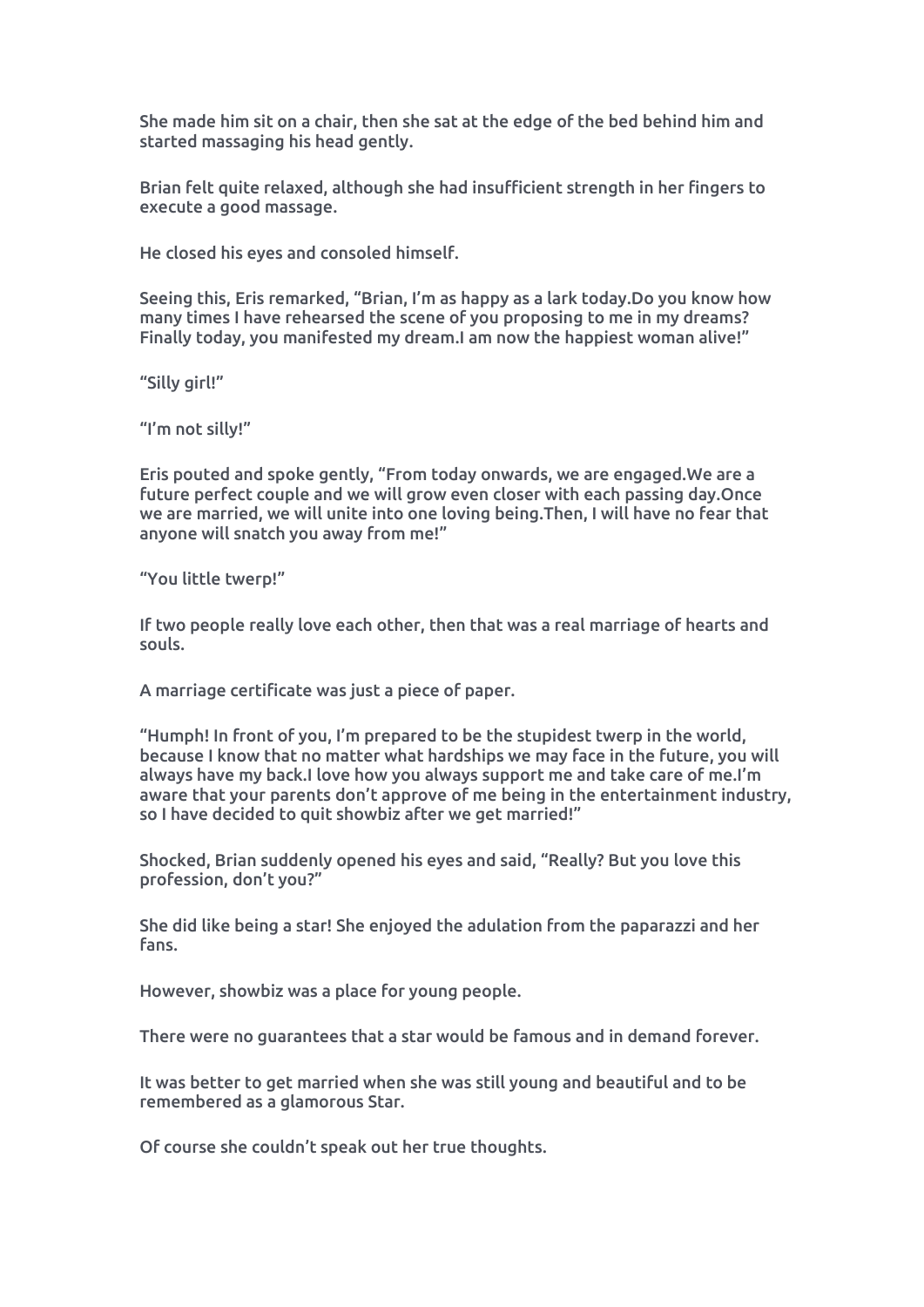She sighed and said helplessly, "I do like it, but I like you more.

For you, I can do anything without hesitation, let alone giving up my acting career!"

"Eris…"

Brian was moved.<br>"Oh, Brian, you make me want to cry.I don't mind staying at home and taking care of you and our children.Anyway, as long as I'm with you, I'm happy to do anything."

This time, Brian was really touched.

But at the same time, he felt a little guilty.

Eris loved him so much, but he had doubts about her just now because of his conversation with Wendy.

It was so unfair to Eris.

## My Bossy CEO Husband Chapter 165

## / My Bossy CEO [Husband](https://noveljar.com/category/my-bossy-ceo-husband-by-i-malcom/) by I. MALCOM

Brian held Eris'shand affectionately.His gesture made Eris tilt her head and look at him in confusion.

"I'm sorry!" he suddenly said with a guilty look on his face.<br>"For what?" Eris asked with a frown.<br>In her eyes was a glint of light, and she looked utterly confused.

"Just now, Wendy told me a lot of bad things about you," Brian replied.

''I knew it! I knew he's acting weird because of that damn woman! ' Eris mused.

A wry smile appeared on her face.

With a heavy sigh, she sat on the bed dejectedly and said, "Wendy hasn't forgiven me."

"Forgive?"

Brian looked at Eris in confusion and asked, "Aren't you the one who's supposed to forgive her? She stabbed you, and it almost resulted in you losing your ability to be a mother."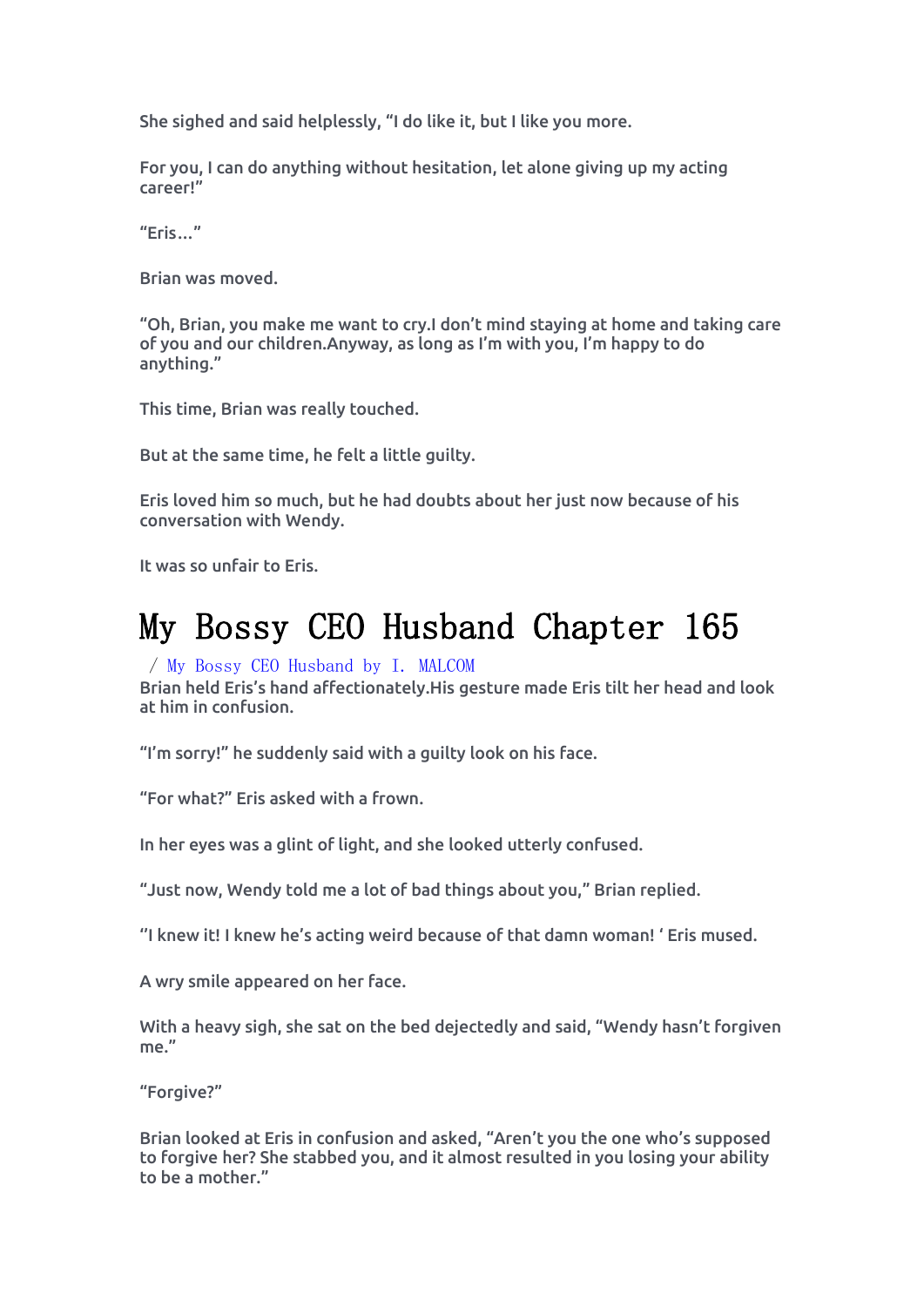"Brian, you don't know what happened."

Brian looked at her intently.

Eris quickly thought of an excuse and come up with one not long after.

"Actually, I was grateful to Wendy.If it weren't for her, I probably wouldn't have met you.The story between Wendy and I dates back to our childhood.It's a long story," she said in hopes that Brian would drop the subject already.

To her surprise, Brian replied, "Go ahead.I'm listening."

"Okay then.Let me think for a minute where to start."

Eris paused for a minute and said, "My parents have been together for as long as I could remember.However, my father hadn't divorced Wendy's mother yet at that time.Also, she was still alive, so I vaguely felt that it was wrong for my parents to be together.My father, for some reason, despised Wendy's idea why they hadn't had a divorce if he felt that way.My father hated Wendy's mother, so much so that he didn't my father loves me very much.

"When I was a kid, he would buy all the things that I want, even if I didn't ask.He was able to tell that I liked something from the way I looked at it.If my eyes fell on something for more than three seconds, he would buy it for me right away." Brian nodded but said nothing.

Ruben doted on Eris, and everyone knew it.

"It was later when I found out about my father's two other daughters—Reese and back from the countryside, so I don't know much about her.

For Wendy, I actually feel guilty for her.

I feel that because of my existence, her own father loves her less."

"It's not your fault,"

Brian comforted.

Eris smiled bitterly and replied, "Maybe it's because my father was good to me that Wendy always made trouble.I remember, one time, my father got so angry at her that he drove her out of the house, forcing her to live in school.That wasn't all, though.He ordered that nobody was stunned.

What Wendy had said was completely different than what Eris was saying.

"My mother and I didn't have any source of income.The finances of our family were controlled by my father, so even if we wanted to help Wendy, we couldn't.Fortunately, Reese married a rich man.From what I've heard, she didn't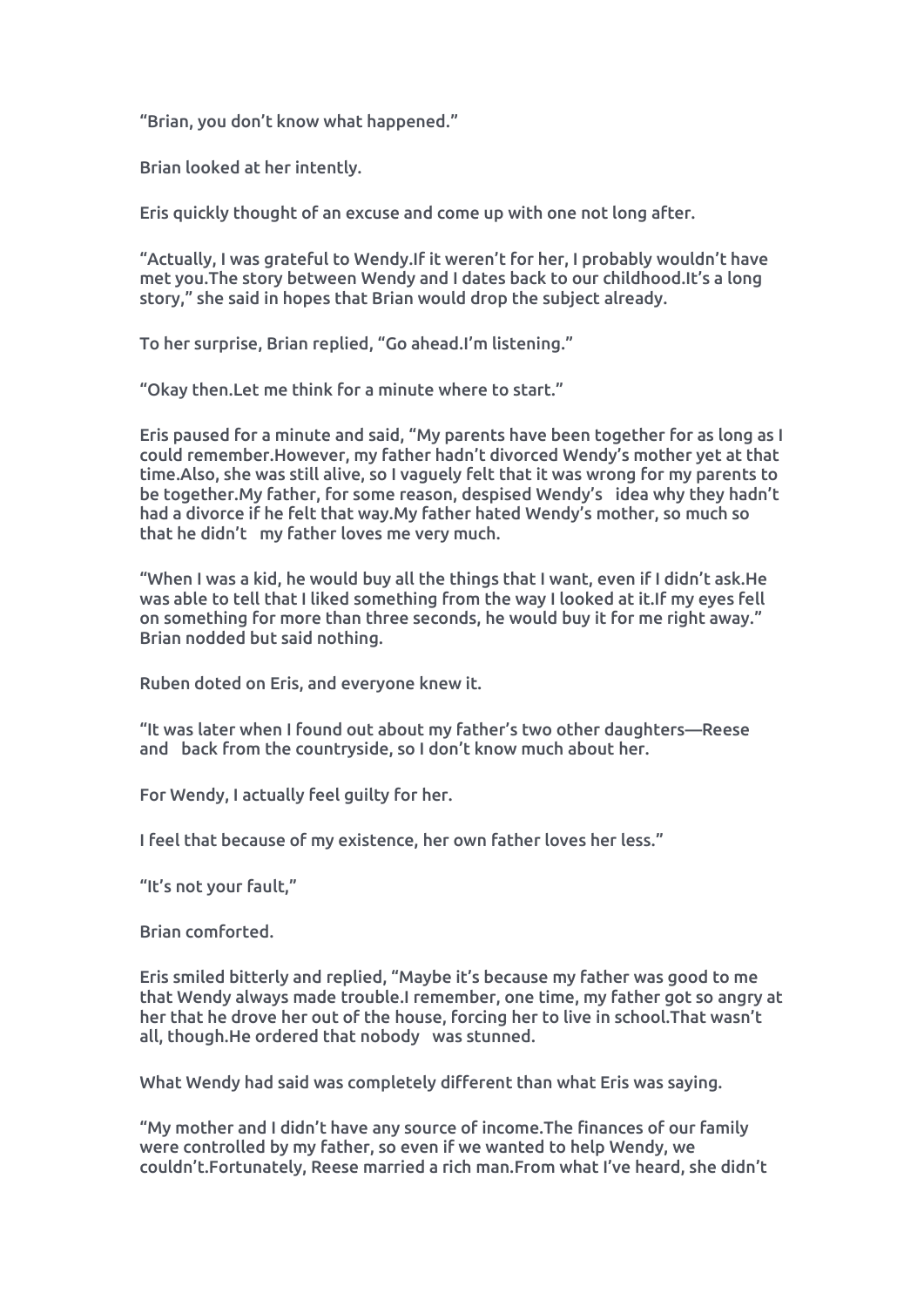want to see that Wendy couldn't go to school, so she financed her sister's tuition and living expenses.Wendy hated me since then.She rarely went home just so she wouldn't see us.I I often went to her school to find her.That was how I met you."

Eris covered her face with her hands and continued in a choked voice, "I really regret it.I shouldn't have gone there so that I wouldn't have fallen in love with you and wouldn't have done wronged her further.Perhaps you'd still be happy with Wendy now, and those bad things would never have happened.But…I was too reckless.I was only 19 at that time, and I wasn't thinking.I regret drugging her broke into sobs.Brian held her in his arms, feeling sorry for her.

Eris hugged him back and cried bitterly in his embrace.<br>"Brian, believe me.I did all of that out of my love for you.I'm not sure if I'd even forgive myself for doing that to my own sister.When we found out that Wendy had gotten pregnant, I was terrified.I wanted to confess what I'd done, but I didn't have the courage to do so.I was scared I'd go to jail for it.I was only 19.I didn't want to live in prison for the rest ofmy life, so I just kept it to myself.I thought I'd make up for what I'd done if I treated her better at home, but…"

Brian was ata loss.

He could not bear to hear any more of Eris's story, so he hugged her tightly and consoled her.

"Honey, it's okay.You don't have to tell me more."

"No! I've been holding this in my heart for a long time.I feel terrible, but I know it's going to feel worse if I don't let this all out.I've been nice to Wendy, but she always thinks I'm up to something.I'm not blaming her, but I've noticed that her attitude towards me has gotten worse."

"What happened that day?" Brian asked with hesitation.

He did not have to say what he was pertaining to.

Eris knew that he was talking about the day when Wendy allegedly stabbed her.

For a second, her eyes flashed, and she raised her head from his arms.

"Brian, I'm sorry…"

"Why are you apologizing?"

"On that day, I remember that I left my phone in the living room.Wendy happened to see the picture of us on the screen, so she questioned my relationship with you.I…I knew you didn't have the heart to hurt Wendy, so I braced myself and told her the truth."

Brian was appalled.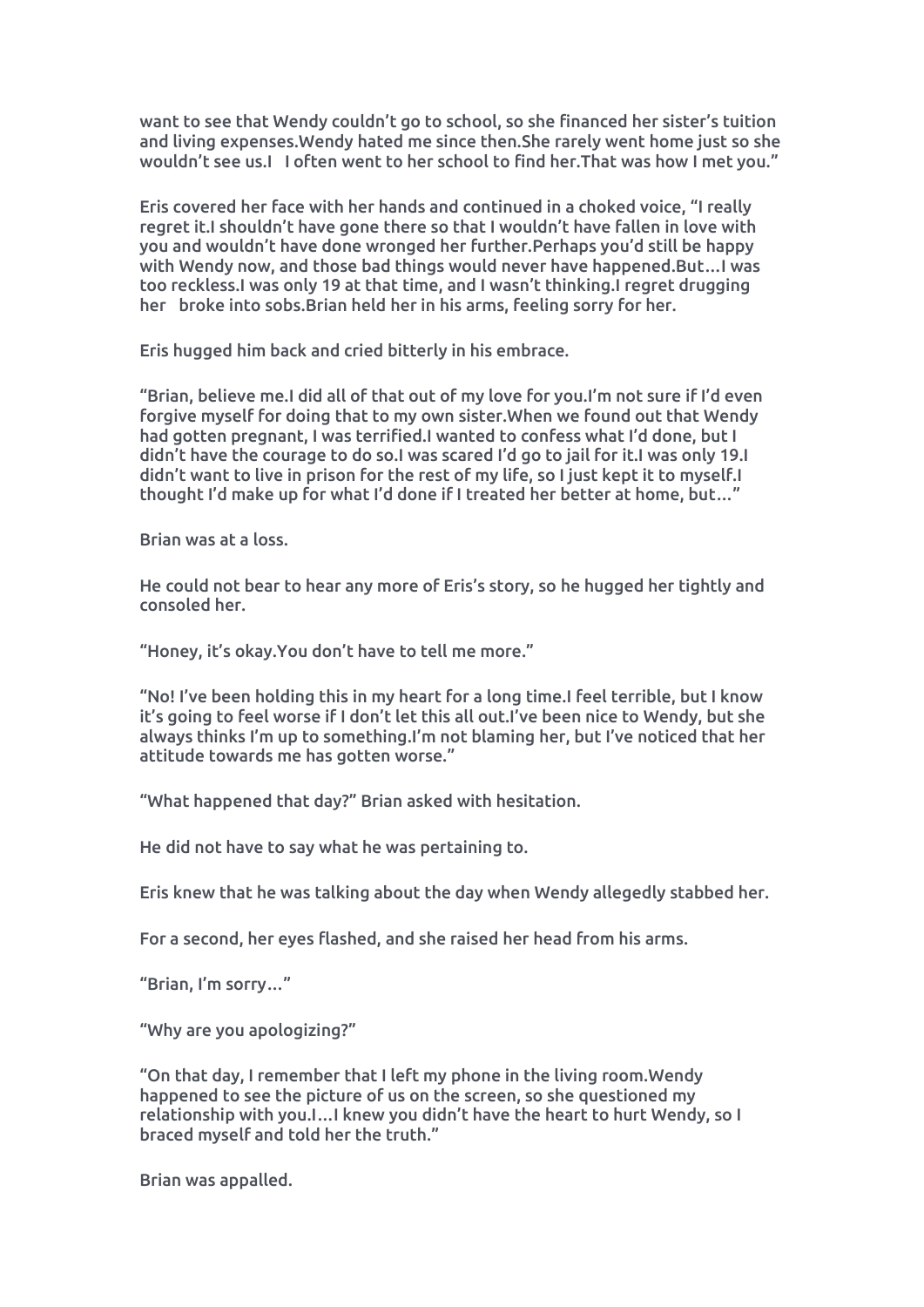If that were true, that would explain why Wendy lost control of herself and stabbed Eris.

"I never expected my sister to be so extreme.Before I knew it, she took out a fruit knife from the kitchen and tried to stab me like a lunatic.I tried to dodge her, but I was a second too late.I looked down, and I saw that I was stabbed in the abdomen.You know what happened afterwards."

Eris was trembling when she spoke as though her heart was fluttering with fear at that memory.

Feeling sorry for her, Brian held her hand.

At that moment, Eris lifted the hem of her bathrobe and showed him her lower abdomen, where there was a hideous scar.

"Eris…"

With tears streaming down her face, she looked down at her scar and said, "Whenever we have sex, I always hide my scar from you.I'm afraid you'll be disgusted by it.The doctor said that had the knife stabbed a centimeter deeper, it would've pierced my uterus.If that happened, I wouldn't be able to bear a child for the rest of my life.I still feel afraid whenever I think about it.I was lucky that God favored me; otherwise, I wouldn't have the chance to be a mother of your child.I'd definitely die with regret in that case."

Brian quickly covered her scar with her bathrobe.

'Yes.That was a deep wound.Eris had lost so much blood at that time that when I carried her to the hospital, she almost went into shock.How could she inflict such a serious injury to herself"

"I doubt anyone would ever do this to themselves, " Brian thought to himself.

At that moment, he realized that he believed Eris more.

Eris shrugged and pretending to be relaxed.

"I took Wendy's father and you away from her, and the only thing she did was stab me.I guess I was lucky in a way.You're an excellent man.No wonder Wendy went unhinged when she lost you.Don't worry.I don't care aboutwhat she said to you.I know you'll believe me instead of her."

Brian looked into Eris's innocent eyes and felt guilty.

She trusted him, yet he doubted her.

His suspicion made him feel even guiltier.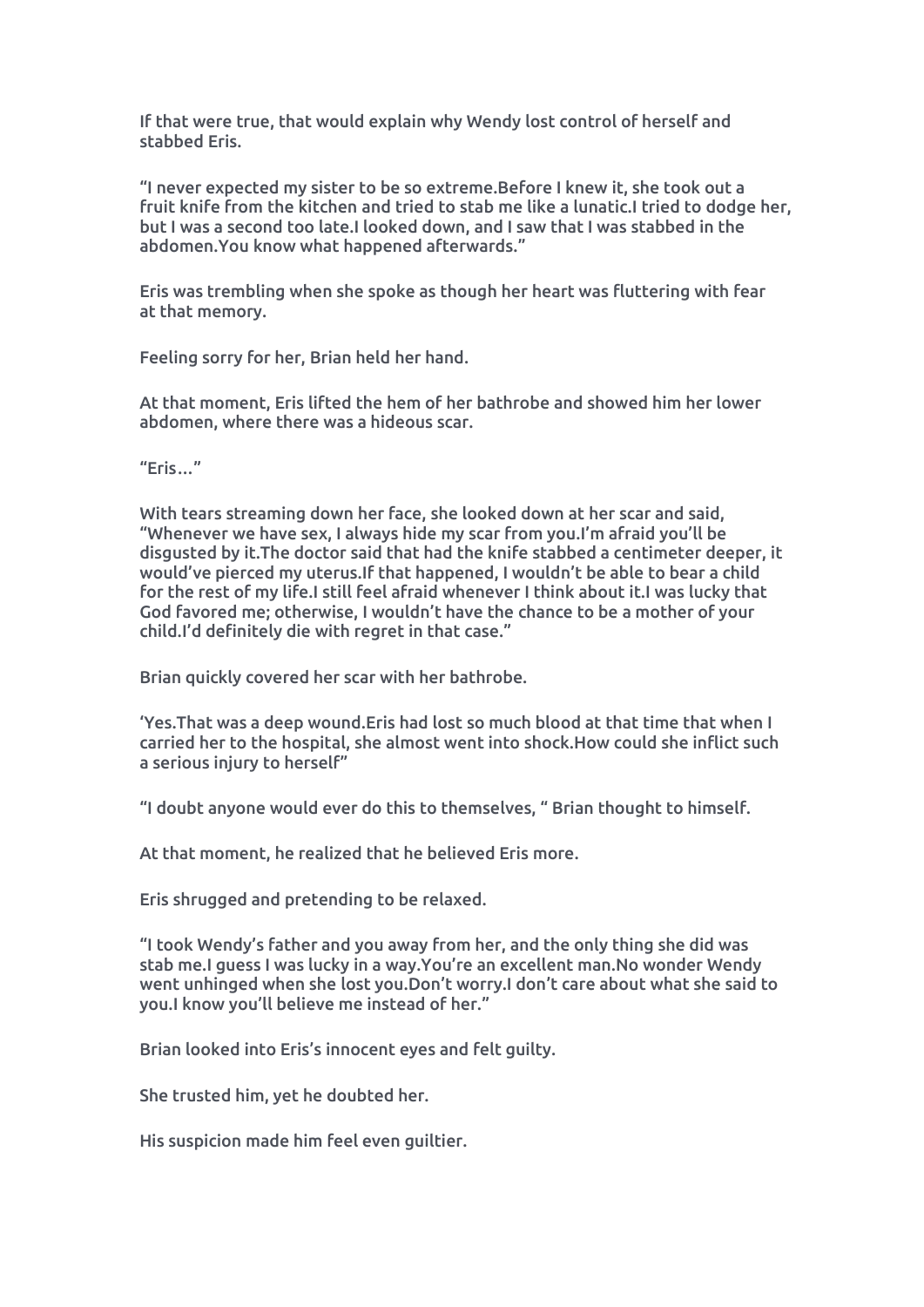'Yes.Eris's explanation made more sense.Wendy must have felt betrayed when I proposed to Eris, so she made up lies to stir up trouble.I can't believe she almost fooled me, ' Brian remarked with a scoff.

## My Bossy CEO Husband Chapter 166

My Bossy CEO [Husband](https://noveljar.com/category/my-bossy-ceo-husband-by-i-malcom/) by I. MALCOM

Brian was ridden with guilt.He cuddled Eris in his arms and softly stroked her hair.

As a serious crisis had been averted, Eris could finally rest easy.She knew that her explanation had worked like magic "Brian, are you alright?"

"Thank you."

"For what?"

"Thank you for trusting me and loving me unconditionally."

"Brian, don't be silly.You are the closest person to me.Of course I love and believe you."

'Yes! Eris is the closest person to me yet I questioned her integrity.On the contrary, I was almost swept away by Wendy's foul words.It was really inappropriate.'

To compensate for his misperception, Brian caressed her cheek and kissed her gently.

Eris was pleasantly surprised.

And then she immediately responded with carnal enthusiasm.

The atmosphere in the room immediately became passionate.

Within seconds they were dancing the salsa horizontally and engaging in acrobatic porn.

Their clothes were scattered all overthe floor.

The two of them became slaves to their senses.

After half an hour of vigorous, kamasutra postures, Brian went to the bathroom to shower.

"Would you like to join me for a sensuous shower?"

Eris, with her hands on her hips, stared at him seductively.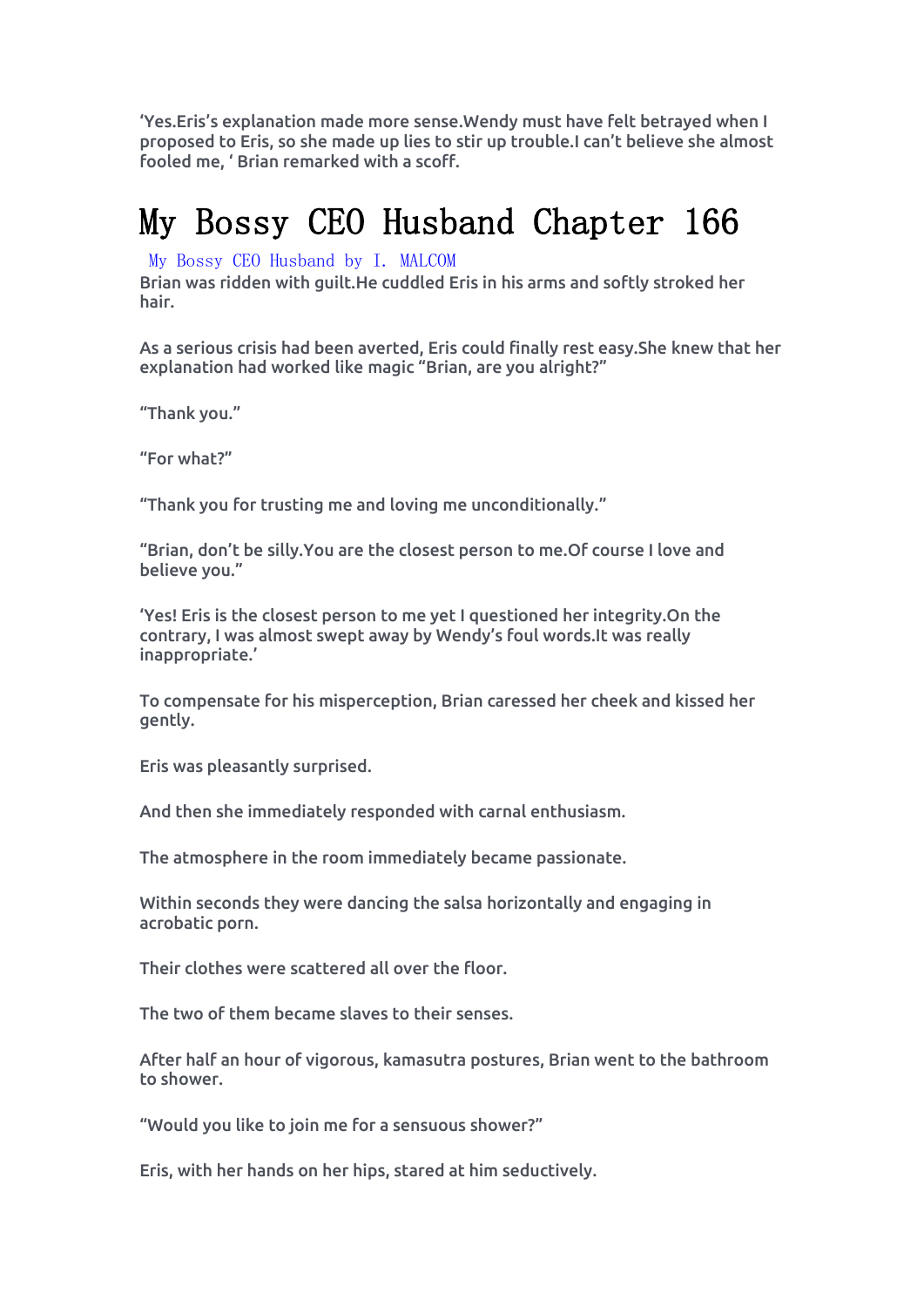"No, I would not.If I take a shower with you, you will take me to task again.I'm already so tired trying to satisfy your voluptuous sexual appetite.You are too strong and energetic.I'll pass this time."

Deeply satisfied, Brian went chuckling to the bathroom.

As soon as he disappeared into the bathroom, the smile on Eris's face was gradually replaced with scorn, 'Wendy! How dare you saddle me with such a crisis? I won't spare you!'

She grabbed her phone from the bedside table and dialed a number secretly.

The phone was quickly connected.

Cacia's sleepy voice came from the other end of the line, "Eris, why are you calling me in the middle of the night? What happened?"

"Mom, is dad with you?" Eris whispered.

Cacia glanced at the sleeping Ruben, lifted the quilt and crawled out of bed.

"What's wrong?"

"I have something to talk to you about, alone."

 $^{\prime\prime}$  lust a minute."

A soft rustling sound came from the other end of the phone.

After more than ten seconds, Cacia responded, "Well, go ahead."

"Mom, Brian proposed wonderful gesture indeed, but it was almost which made him ignore me the whole night.Fortunately, I outwitted her and resolved the crisis."

Cacia say the last time that you would punish Wendy? I have yet to see you take action against her.Mom, if we don't stop her in her tracks right away, she will definitely ruin my life! Mom, do you have any ideas? If not, I'll deal with her myself.I can't tolerate her for even a second!"

"Eris, calm down.I already have a plan."

"What plan?"

"I have to keep it secret for now.But don't you worry.I have planned strategically.In less than three days that strumpet will to face the wrath of the public.After that, she will no longer be a threat to you!"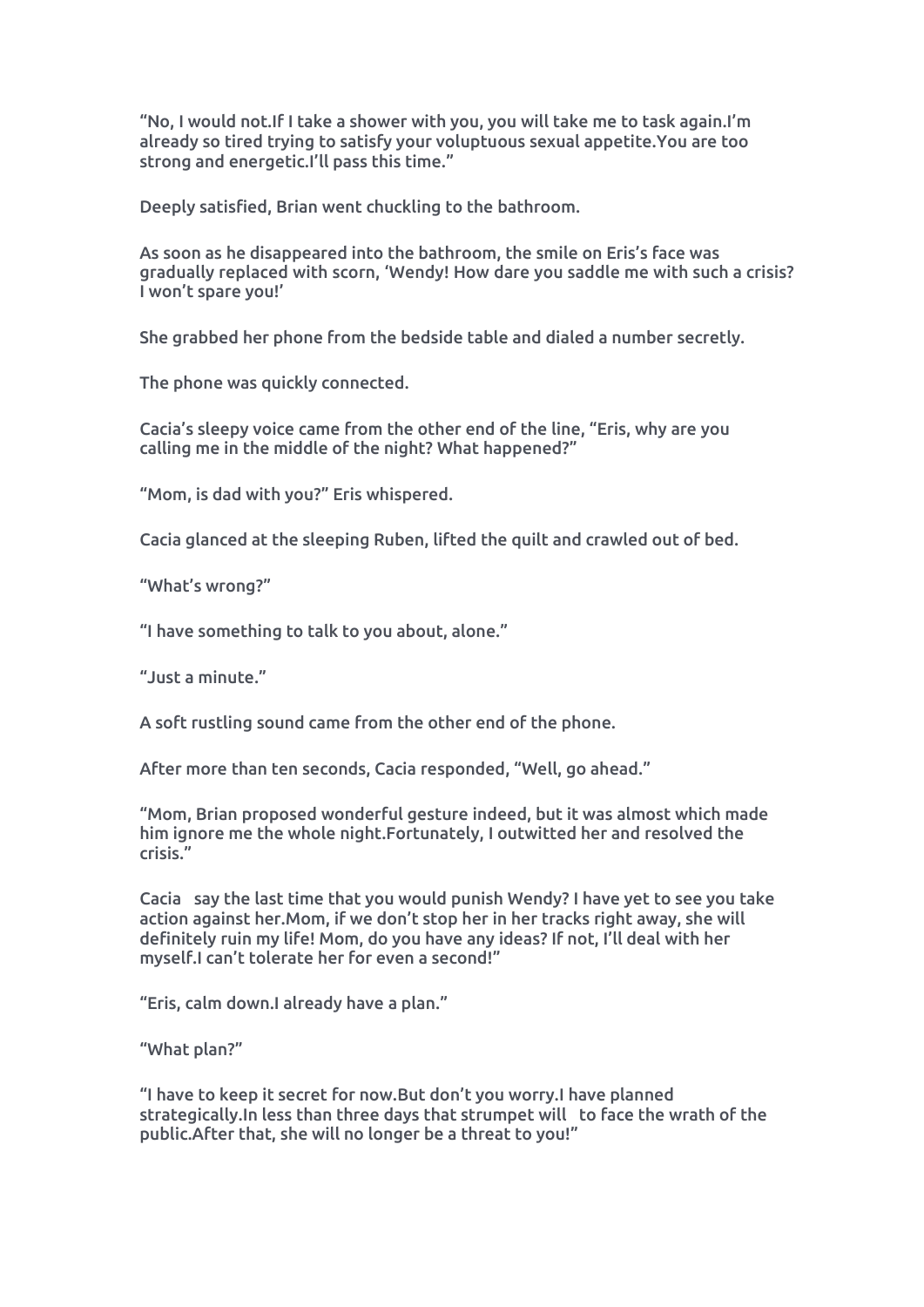'Quit showbiz? And face the wrath of the public? This…Is it possible?' Eris couldn't believe her ears.

She asked again, "Mom, is your plan foolproof?"

"Absolutely foolproof!"

Hearing her words of confidence, Eris was relieved.

'Okay! I will wait for another three days! Then I would like to see what tricks Wendy could still play!' Eris thought to herself.

Although Wendy left the party early, it was already ten o'clock when thought that Ray must be asleep.

After entering the villa, she hung her bag on the shelf, changed into slippers and then planned to go back to her bedroom to take ashower, and then check on Ray.

She pushed open the door to her en-suite and turned on the light.

Just as she was about to step into the bathroom to take a shower, she noticed the little figure on her big bed.

Ray lay on her bed, wearing his favorite cartoon- patterned pajamas.

He was sleeping soundly on his side and his arms were exposed outside the quilt.She walked over and tucked him in.

It had been a while since she last saw him lying asleep like that.

Wendy blamed herself.

In the US, the shooting time was always eight hours.

Whether it was the main character or the supporting role, she only needed to shoot for eight hours a day.

Then she was free to go home.

Therefore, she could spend enough quality time with Ray.

But after returning home, there were too many people around her and too much work, so she could not spend more time with him.

That was probably why Ray suddenly came to her room to sleep.

Wendy gently stroked his hair.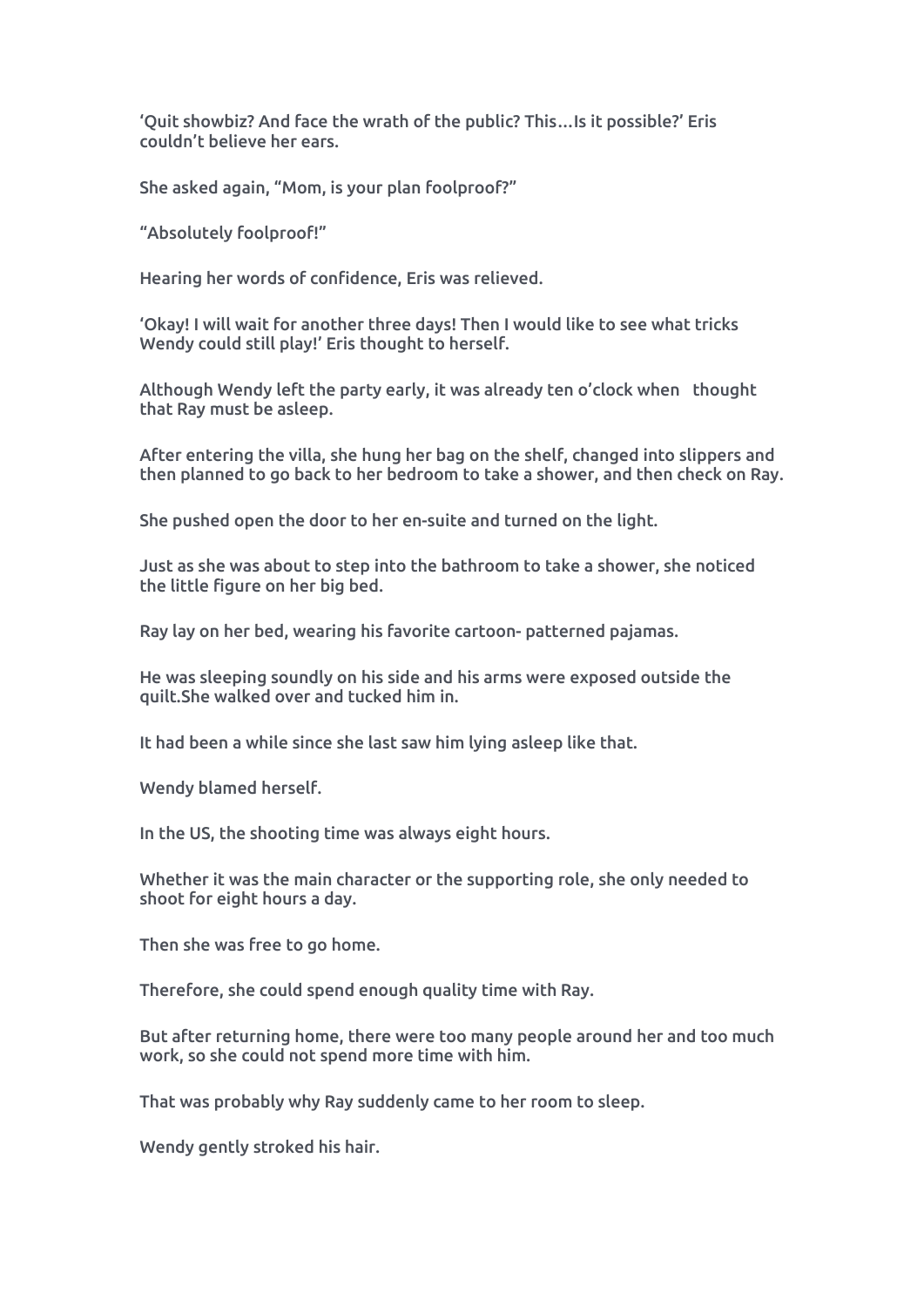'Heck! Perhaps only when he was asleep did he look like a child."

His eyes were closed and his long, curly eyelashes trembled slightly.

Looking at his small nose and pink lips, Wendy felt that he looked like a cute, little elf.

'What a handsome boy!' Wendy couldn't help but think of the time when Ray was a baby.

He looked like a crumpled old man.

Back then, she never imagined that he would grow up intosuch a handsome heartbreaker.

Time was really a mysterious and magical thing.

Wendy was so immersed in that flashback that she didn't notice Ray's eyelashes flutter a few times before he opened his eyes.

"Mommy…"

"I'm sorry, honey.Did Mommy wake you up?"

 $"No..."$ 

Ray yawned, rubbed his eyes and said, "I've been waiting for you."

"Waiting for me?"

"Yes!"

Ray nodded sleepily.

"Today was my first day at school.You must have a lot of questions…"

Wendy's heart softened.

'This child, He is so considerate and reassuring.' While thinking, she touched his face and said, "Ray, I'm not working tomorrow so I will have all morning to talk to you about your first day at school.But, I do have to attend a show in the afternoon.Now you go back to bed, okay?"

However, Ray pulled her sleeve, rubbed his eyes and perked up.

"Mommy, I have something to tell you."

Wendy took off his shoes and sat cross legged on the edge of the bed.